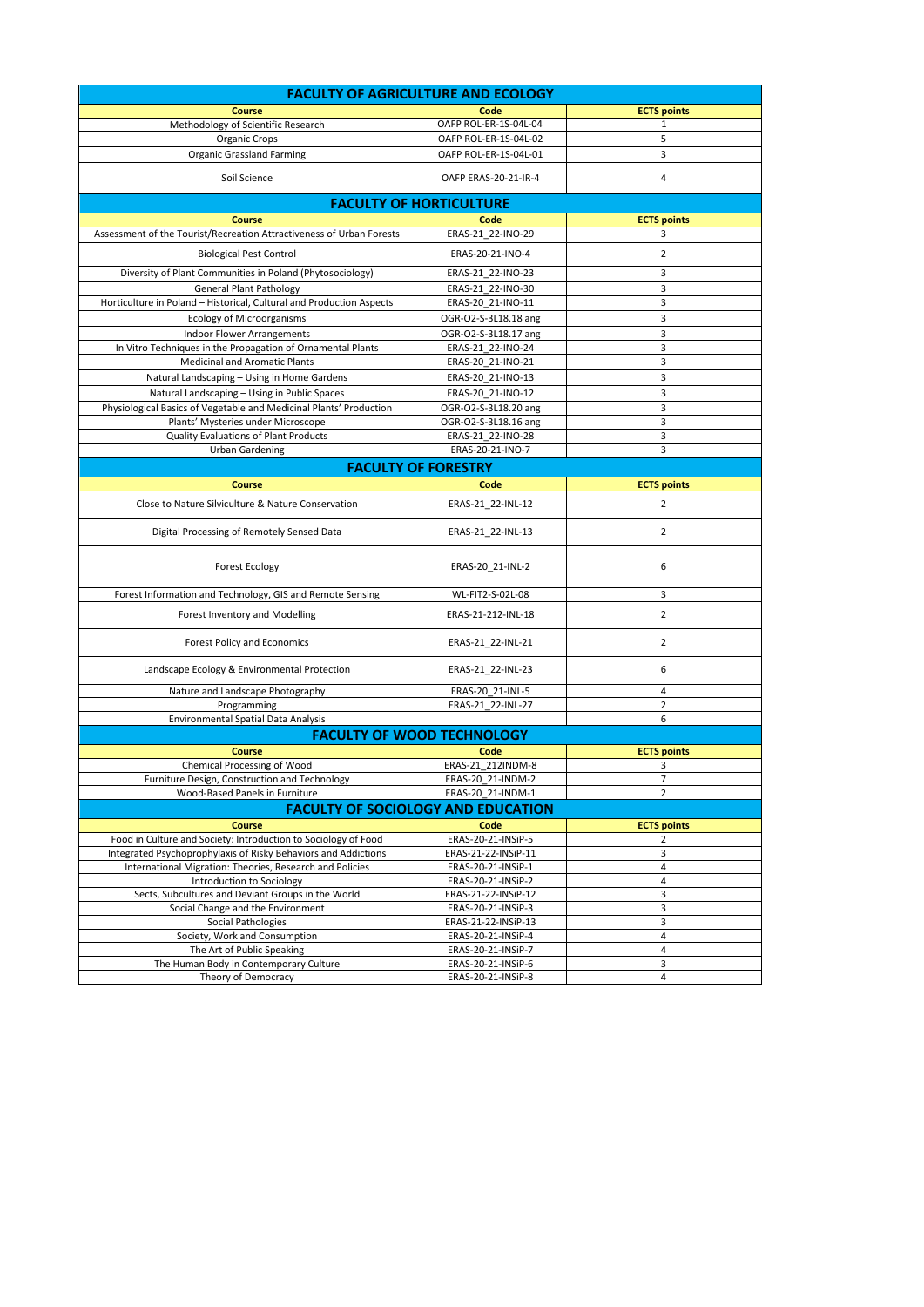| <b>FACULTY OF FOOD TECHNOLOGY</b>                                                                                 |                                          |                         |  |  |
|-------------------------------------------------------------------------------------------------------------------|------------------------------------------|-------------------------|--|--|
| Course                                                                                                            | Code                                     | <b>ECTS points</b>      |  |  |
| Alcoholic Beverages and Human Being                                                                               | NO2-TZ2-S-02Z-12-01                      | 2                       |  |  |
| Cutting-Edge Technologies in Food Industry                                                                        | NO2-TZ2-S-02Z-12-04                      | 2                       |  |  |
| Drugs, Medicines and Smart Food Components and Additives                                                          | NO2-TZ2-S-02Z-12-06                      | $\overline{2}$          |  |  |
| Drying                                                                                                            | NOŻ-TZ2-S-02Z-12-07                      | $\overline{2}$          |  |  |
| Food Contact Materials/Food Packaging                                                                             | NOŻ-TZ2-S-03L-19-04                      | 2                       |  |  |
| Nutrigenomics - What Food Says to Our Genes?                                                                      | NOŻ-TZ2-S-03L-19-06                      | $\overline{2}$          |  |  |
| Positive and Negative Food Substances                                                                             | NO2-TZ2-S-03L-19-07                      | 2                       |  |  |
| <b>FACULTY OF HUMAN NUTRITION</b>                                                                                 |                                          |                         |  |  |
| <b>Course</b>                                                                                                     | Code                                     | <b>ECTS points</b>      |  |  |
| <b>Alternative Diets</b>                                                                                          | ERAS-21 22-INoZC-4                       | 4                       |  |  |
| Chemistry of Natural Compounds                                                                                    | ERAS-21 22-INoZC-6                       | 6                       |  |  |
| New Food Product Development                                                                                      | ERAS-21 22-INoZC-3                       | 6                       |  |  |
| Nutrition and Immunity                                                                                            | ERAS-21_22-INoZC-10                      | 2                       |  |  |
| Nutrition through the Lifespan                                                                                    | ERAS-21_22-INoZC-12                      | 4                       |  |  |
| <b>Preventive Nutrition</b>                                                                                       | ERAS-21_22-INoZC-13                      | 4                       |  |  |
| <b>FACULTY OF CIVIL AND ENVIRONMENTAL ENGINEERINIG</b>                                                            |                                          |                         |  |  |
| <b>Course</b><br>Air Pollution and Protection of the Atmosphere                                                   | Code                                     | <b>ECTS points</b><br>3 |  |  |
|                                                                                                                   | ERAS-21_22-IIS-35                        |                         |  |  |
| Basic of Road and Railway Engineering                                                                             | BIS-BD-1S-06L-06                         | 5                       |  |  |
| Circular Economy and a Sustainable Urban Environment                                                              | BIS-BD-1S-07Z-04-34                      | 5<br>3                  |  |  |
| Climate Change and Water Resources<br>Cultural Landscape Evaluation and Protection                                | ERAS-20 21-IIS-9<br>ERAS-20_21-IIS-20    | 4                       |  |  |
| Environmental Analyses for Landscape Architecture                                                                 | ERAS-21_22-IIS-36                        | 6                       |  |  |
|                                                                                                                   |                                          |                         |  |  |
| <b>Environmnetal Impact Assessment</b><br><b>Environmental Monitoring</b>                                         | ERAS-20 21-IIS-26<br>ERAS-20 21-IIS-10   | 3<br>$\overline{2}$     |  |  |
| <b>Environmental Policy and Management</b>                                                                        | ERAS-20 21-IIS-8                         | 6                       |  |  |
| Flood Risk Management                                                                                             | ERAS-20_21-IIS-14                        | 3                       |  |  |
| Garden Design for Biodiversity Protection                                                                         | ERAS-20_21-IIS-23                        | 4                       |  |  |
| Garden History and Restoration<br>Graphic Design 1                                                                | ERAS-20_21-IIS-22                        | 5<br>3                  |  |  |
| Graphic Design 2                                                                                                  | ERAS-20_21-IIS-1<br>ERAS-21 22-IIS-39    | 3                       |  |  |
|                                                                                                                   |                                          |                         |  |  |
| Green Infrastructure in Climate Change Adaptation                                                                 | ERAS-21_22-IIS-40                        | 6                       |  |  |
| Ground Improvement                                                                                                | BIS-BD-2S-02Z-05                         | 2                       |  |  |
| Hydrological Modeling with GIS                                                                                    | ERAS-20_21-IIS-34                        | 3                       |  |  |
| Hydrology and Water Management                                                                                    | ERAS-20_21-IIS-12                        | 5                       |  |  |
| Hydrotechnics                                                                                                     | ERAS-21 22-IIS-53                        | 4                       |  |  |
| Integrated Geo-Information Systems                                                                                | ERAS-20_21-IIS-28                        | 5                       |  |  |
| Irrigation and Drainage Engineering                                                                               | ERAS-21_22-IIS-41                        | 4                       |  |  |
| Landscape and Environmental Readings                                                                              | ERAS-21 22-IIS-42                        | 3                       |  |  |
| Landscape Planning                                                                                                | ERAS-21_22-IIS-43                        | 6                       |  |  |
| Non-Invasive Diagnostics of Structures and Building Elements<br>Plants and Animals Protection in Urban Areas      | BIS-BD-2S-02Z-07<br>RAS-20 21-IIS-17     | 4<br>4                  |  |  |
| Reclamation of Freshwater Ecosystems                                                                              | ERAS-21_22-IIS-46                        | $\overline{2}$          |  |  |
| Reliability and Safety of Engineering Systems                                                                     | ERAS-21_22-IIS-47                        | 3                       |  |  |
| <b>Remote Sensing</b>                                                                                             | ERAS-21_22-IIS-48                        | 4                       |  |  |
| Soil and Water Conservation                                                                                       | ERAS-21_22-CW-1                          | 3                       |  |  |
| Threats and Protection Techniques of Hydrosphere                                                                  | ERAS-20_21-IIS-11                        | 4                       |  |  |
| Urban Hydrology and Urban Ecosystems                                                                              | ERAS-20_21-IIS-29                        | 6                       |  |  |
| Water Infrastructure in River Valleys                                                                             | ERAS-21_22-IIS-52                        | 3                       |  |  |
| <b>FACULTY OF ANIMAL BREEDING, BIOENGINEERING AND CONSERVATION</b>                                                |                                          |                         |  |  |
| <b>Course</b>                                                                                                     | Code                                     | <b>ECTS points</b>      |  |  |
| Animal Production and Management                                                                                  | ERAS-21_22-INoZ-17                       | 5                       |  |  |
| Breeding and Maintenance of Ornamental Birds                                                                      | ERAS-20_21-INoZ-14                       | $\overline{2}$<br>4     |  |  |
| Current Trends in Livestock Production<br>Cytogenetics                                                            | ERAS-20 21-INoZ-4<br>ERAS-20_21-INoZ-5   | 5                       |  |  |
| Fur Animals Farming in Poland According to EU Recommendations                                                     | ERAS-21_22-INoZ-18                       | 1                       |  |  |
| Histology of Animals in Scientific Research                                                                       | WNZ-BW-2S-02Z-04.1_19                    | $\overline{2}$          |  |  |
| Horse Breeding in Poland                                                                                          | ERAS-20 21-INoZ-8                        | 3                       |  |  |
| Livestock Farming and Quality of Products in Organic System<br>Livestock Genetic Resources and their Conservation | ERAS-20 21-INoZ-15<br>ERAS-20 21-INoZ-10 | $\overline{2}$<br>4     |  |  |
| <b>Organic Nutrition</b>                                                                                          |                                          |                         |  |  |
| Pig Production in Poland                                                                                          | ERAS-20_21-INoZ-12                       | 3                       |  |  |
| Selected Aspects of Poultry Farming                                                                               | ERAS-20 21-INoZ-16                       | $\overline{2}$          |  |  |
| Small Ruminants Production in Poland<br>Unconventional Feed in Animal Nutrition                                   | ERAS-20_21-INoZ-13<br>ERAS-21_22-INoZ-19 | 4<br>3                  |  |  |
| <b>Wildlife Population Management</b>                                                                             | ERAS-21_22-InoZ-20                       | 6                       |  |  |